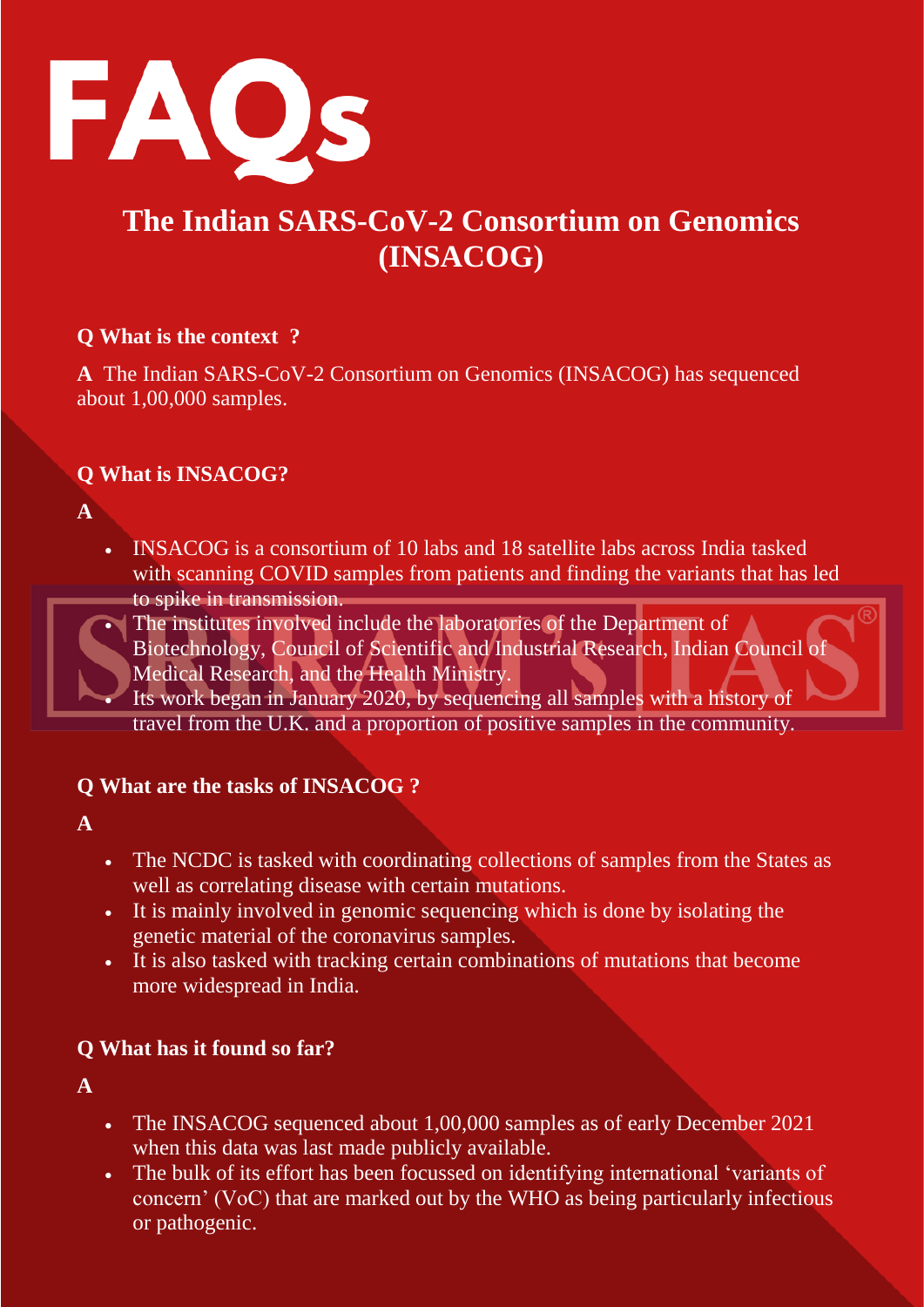

• International travellers who arrive in India and test positive are the ones whose samples usually get sent to INSACOG for determining the genomic variant.

#### **Q Why is genome sequencing useful?**

- **A**
- **Understanding mutations:** The purpose of genome sequencing is to understand the role of certain mutations in increasing the virus's infectivity.
- **Immune response:** Some mutations have also been linked to immune escape, or the virus's ability to evade antibodies, and this has consequences for vaccines.
- **Effectiveness of vaccines:** Labs across the world, including many in India, have been studying if the vaccines developed so far are effective against such mutant strains of the virus.
- **Evolution of viruses:** Studies such as this have shown that Omicron, for instance, has evolved to evade antibodies much better than the Alpha or Delta
	- variant. This prompted the push towards booster doses.

#### **Q How is it done?**

- Genomic sequencing is done by isolating the genetic material (RNA) of the coronavirus samples.
- RNA consists of millions of nucleotide bases and genomic sequencing is about identifying and comparing the sequence in a given sample to a reference sample.
- Changes in the sequence are clues to mutations that show that the virus may have undergone distinct changes at some key locations.
- There are several approaches to genome sequencing whole genome sequencing, next-generation sequencing that have different advantages.
- It has now evolved to a stage where large sequencers can process even thousands of samples simultaneously.

## **Q What are various challenges that INSACOG faces ?**

**A** 

**A** 

- **Geographical variations:** Given that COVID-19 is spreading, mutating and showing geographical variations, the original aim of the group was to sequence at least 5% of COVID-19 samples.
- **Shortage of funds:** But only 1% has been achieved yet, primarily due to a shortage of funds, insufficient reagents and tools necessary to rapidly scale up.